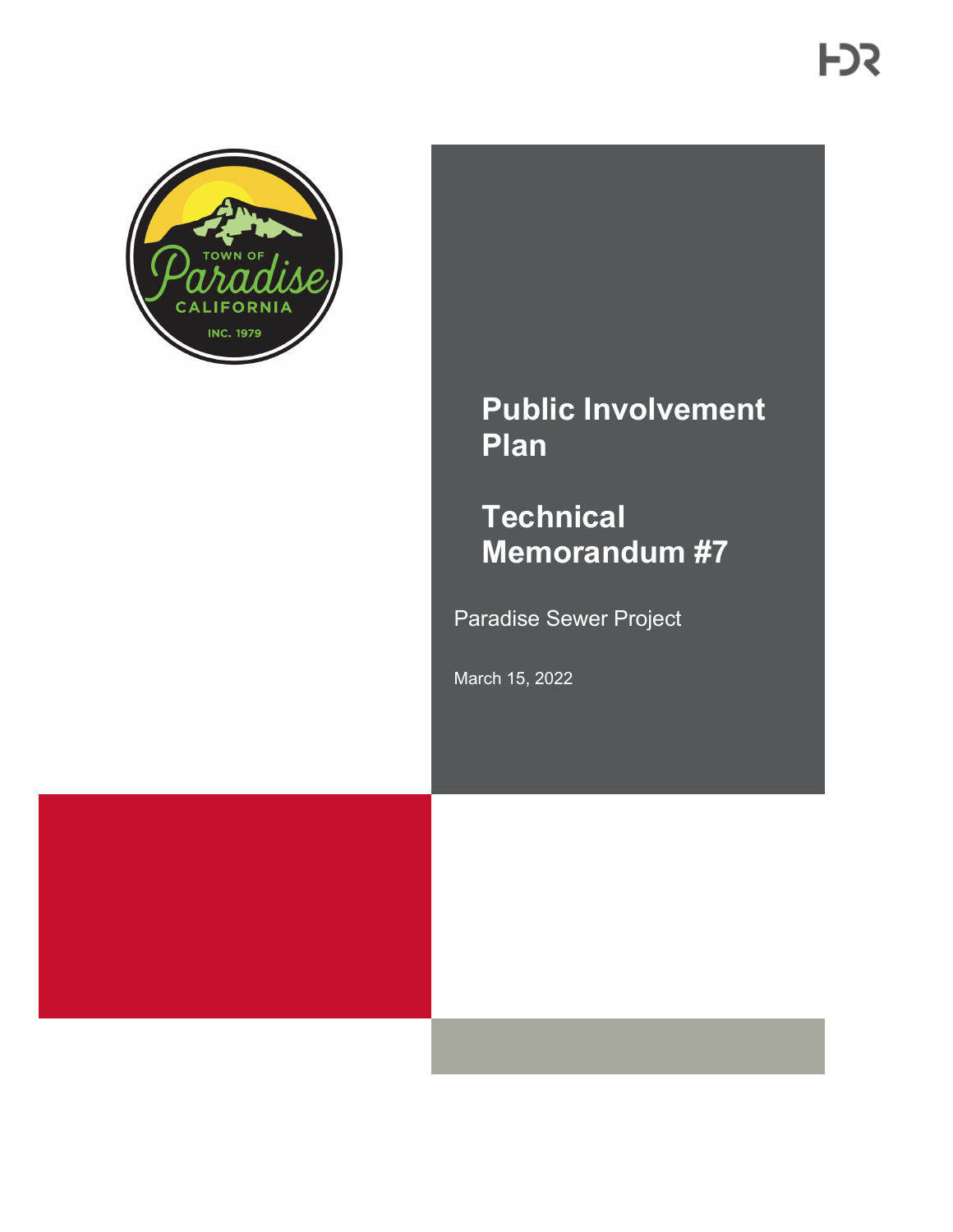Paradise Sewer Project | Public Involvement Plan Technical Memorandum #7



*Page Intentionally Blank*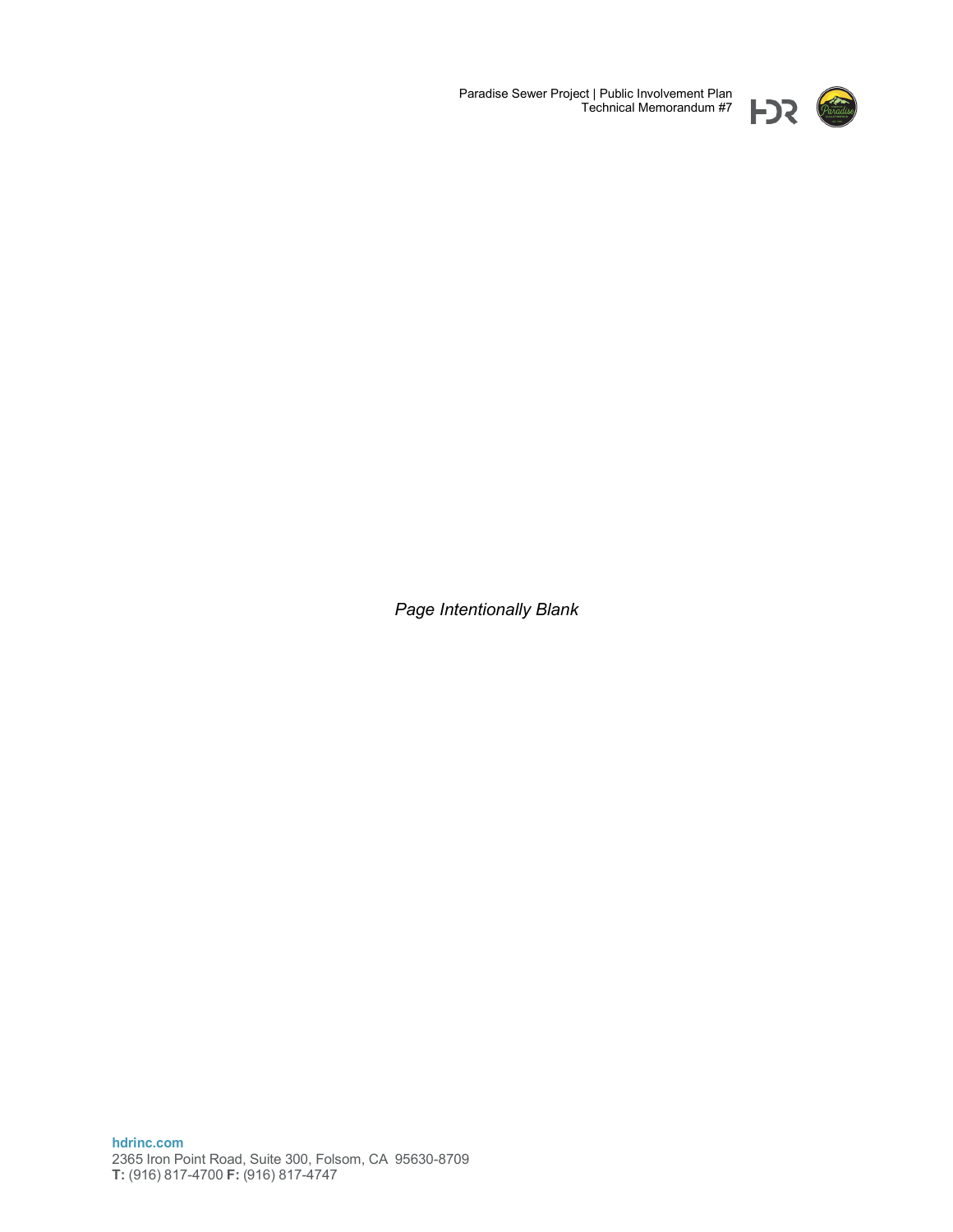

| <b>Revision</b><br>No. | <b>Date</b> | <b>Description of Changes</b> | <b>Author</b> | <b>Reviewed</b> | <b>Approved</b> |
|------------------------|-------------|-------------------------------|---------------|-----------------|-----------------|
|                        |             |                               |               |                 |                 |
|                        |             |                               |               |                 |                 |
|                        |             |                               |               |                 |                 |
|                        |             |                               |               |                 |                 |
|                        |             |                               |               |                 |                 |

#### **Revision Log:**

# **1.INTRODUCTION**

#### **Background**

The Town of Paradise (Town) is implementing the Paradise Sewer Project (Project), which involves identifying and implementing a long-term solution for wastewater collection, transport and treatment from properties identified in the proposed sewer service area, which is encompassed by Clark Road, Skyway and Pearson Road. HDR is under contract to assist the Town with the first two phases of the Project – final selection of a wastewater alternative (Phase 1) and preparation of an Environmental Impact Report (EIR) covering the selected alternative (Phase 2). The results of Phase 1 were contained in six technical memoranda plus a Phase 1 Executive Summary. This technical memorandum (TM) is part of the Phase 2 effort.

#### **Public Involvement Plan**

This Public Involvement Plan (PIP) is a strategic document to support the successful completion of Phase 2 of the Paradise Sewer Project, serving as the roadmap for public information and awareness about the project and environmental process. The PIP is designed to provide communication guidelines for stakeholder and public engagement as well as facilitate consistent messages, practices, and documentation for the project. The PIP is a living document that can be amended as necessary as the project moves from Phase 2 into future phases.

#### **Project Benefits**

A goal of the outreach efforts is to convey to the public the many benefits the Project will bring to the region, including:

- Provide wastewater disposal surety to help businesses and jobs return to Paradise and spur on recovery
- Allow for more densely-populated residential development in the Town to help increase affordable housing
- Improve Paradise groundwater quality by decreasing septic tank discharges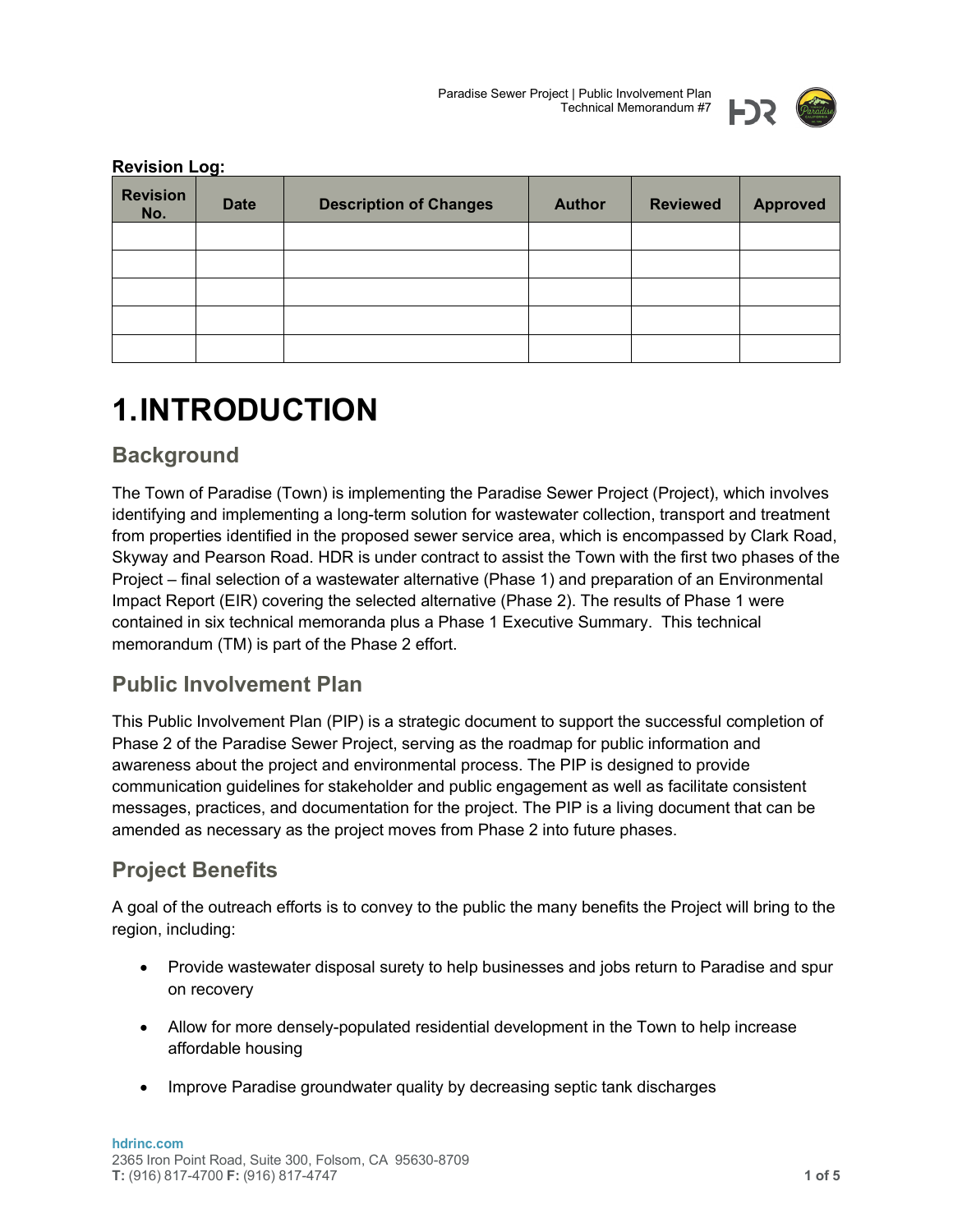

• Create a wastewater solution supported by the Central Valley Regional Water Quality Control Board and partner agencies to help create opportunities for additional funding

# **2.PROJECT PARTNERS**

The Project requires strategic collaboration with various project partners. The Town is coordinating closely with the City of Chico on the selected regional alternative that involves piping wastewater from the Town to the Chico Water Pollution Control Plant (WPCP). In addition, a significant portion of this pipeline passes through unincorporated areas of Butte County and so the Town is working with Butte County Public Works Department to address their requirements. The Butte Local Agency Formation Commission (LAFCo) will ultimately need to approve the providing of wastewater treatment service by the City of Chico to the Town. Lastly, the Town and City Councils formed a Sewer Regionalization Project Advisory Committee (Advisory Committee), which is working to develop an inter-municipal agreement for the City to provide the Town with wastewater treatment services. This Advisory Committee, made up of the Town and City's Mayors and Vice Mayors, is also monitoring overall project progress (i.e., EIR process, associated public comment periods) as well as providing updates and recommendations back to the two Councils. Activities and meetings for the Advisory Committee are being facilitated by the Central Valley Regional Water Quality Control Board.

# **3.PIP GOALS**

The PIP was created with these goals in mind:

- Outline and coordinate public outreach activities being conducted during Phase 2 of the project, including those related to the EIR and Advisory Committee
- Implement required public outreach activities and coordinate efforts with Town's overall Recovery efforts
- Support an open and transparent process for all Phase 2 activities
- Provide timely and effective information at key milestones with opportunities for effective public engagement/input throughout the planning and environmental process
- Use traditional and online digital engagement strategies/tactics to broaden reach as well as connect with target audiences
- Engage key local and regional stakeholders as well as the general public to foster and maintain lasting relationships while promptly addressing concerns (e.g., growth inducement/who connects, etc.) as they arise
- Build understanding, awareness, and support for the project, particularly through certification of the EIR by the Paradise Town Council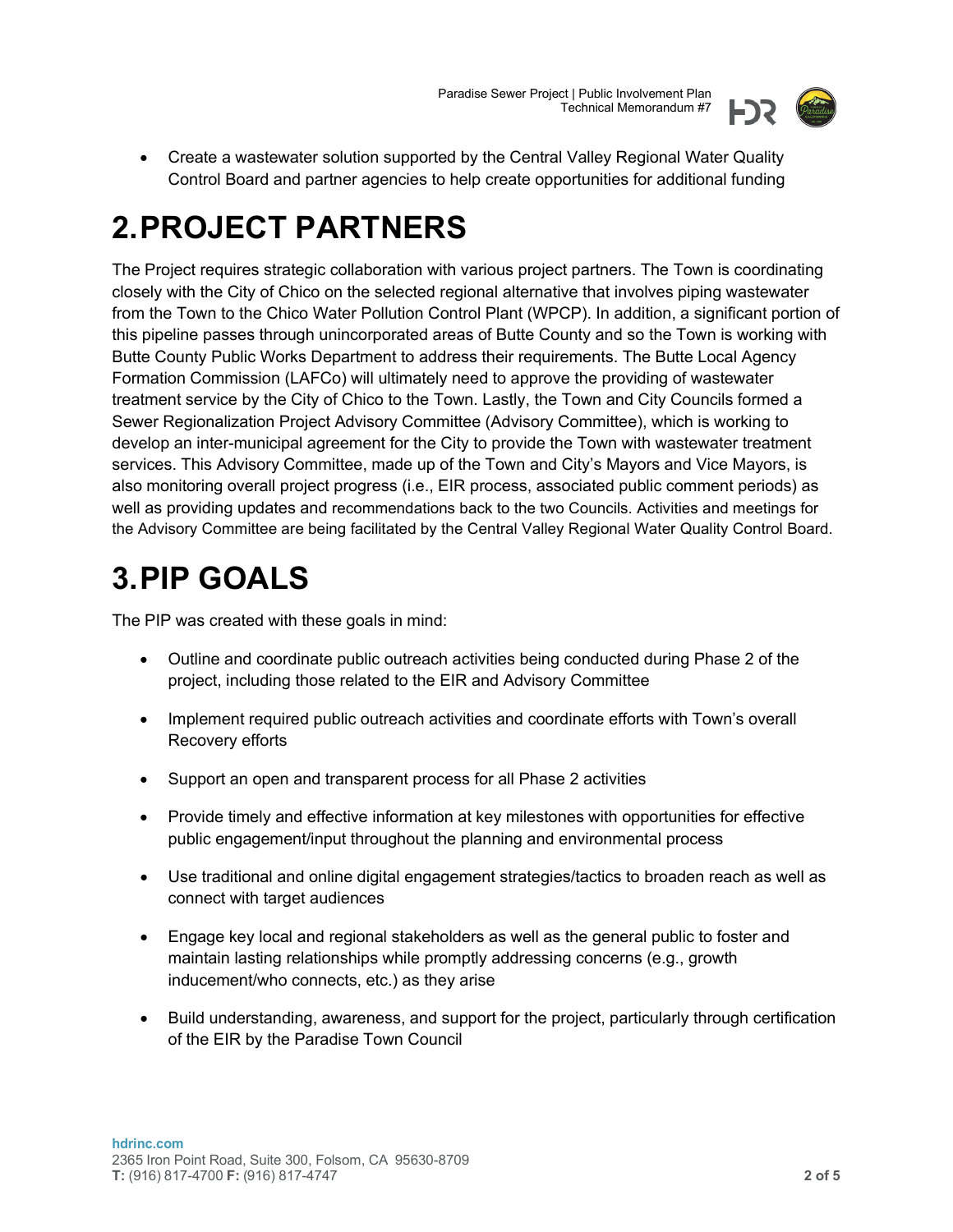

# **4.COMMUNICATIONS / ENGAGEMENT APPROACH**

During these unprecedented times of COVID-19 and the evolving health mandate for social distancing and quarantines, effective communication and the ability to reach target audiences is even more challenging. Therefore, the Town will create messaging that is relevant, speaks to public concerns, garners attention, and resonates while leaning on safe, remote engagement methods and strategies that allow the project to continue forward.

While regular and ongoing communications will occur throughout the project's planning efforts, there are five key milestones that will trigger a proactive communications program to share progress and seek informed input:

- **Milestone 1: Kick-Off / Environmental Scoping:** Introduce the project and gather input (part of NOP public scoping period)
- **Milestone 2: Project Progress:** Maintain engagement and build understanding/ awareness of project activities, primarily through the public website
- **Milestone 3: Draft EIR Circulation:** Share project information and facilitating public commenting on the Draft EIR
- **Milestone 4: Final EIR:** Publish Final EIR, seek input and build understanding/awareness of the project decision and next steps
- **Milestone 5: Adoption of Inter-Municipal Agreement:** Foster support at the Paradise Town Council and Chico City Council

At each key milestone, the project team will work with the Town to agree on project messaging, set expectations, and address concerns prior to engaging the public. Key Town staff will serve as "stakeholder ambassadors" to share project messaging with community groups to maximize public awareness.

## **5.PIP COMPONENTS**

The components of the PIP are described in further detail below.

### **Development of Educational Messaging**

Clear, concise messages will create a consistent voice and aid in educating the public about the variety of elements that relate to the project as well as form the "project givens" and outline areas for public input. A website [\(www.paradisesewer.com\)](http://www.paradisesewer.com/) will be developed and maintained throughout the project and used as a resource by the project team, elected officials, and the public.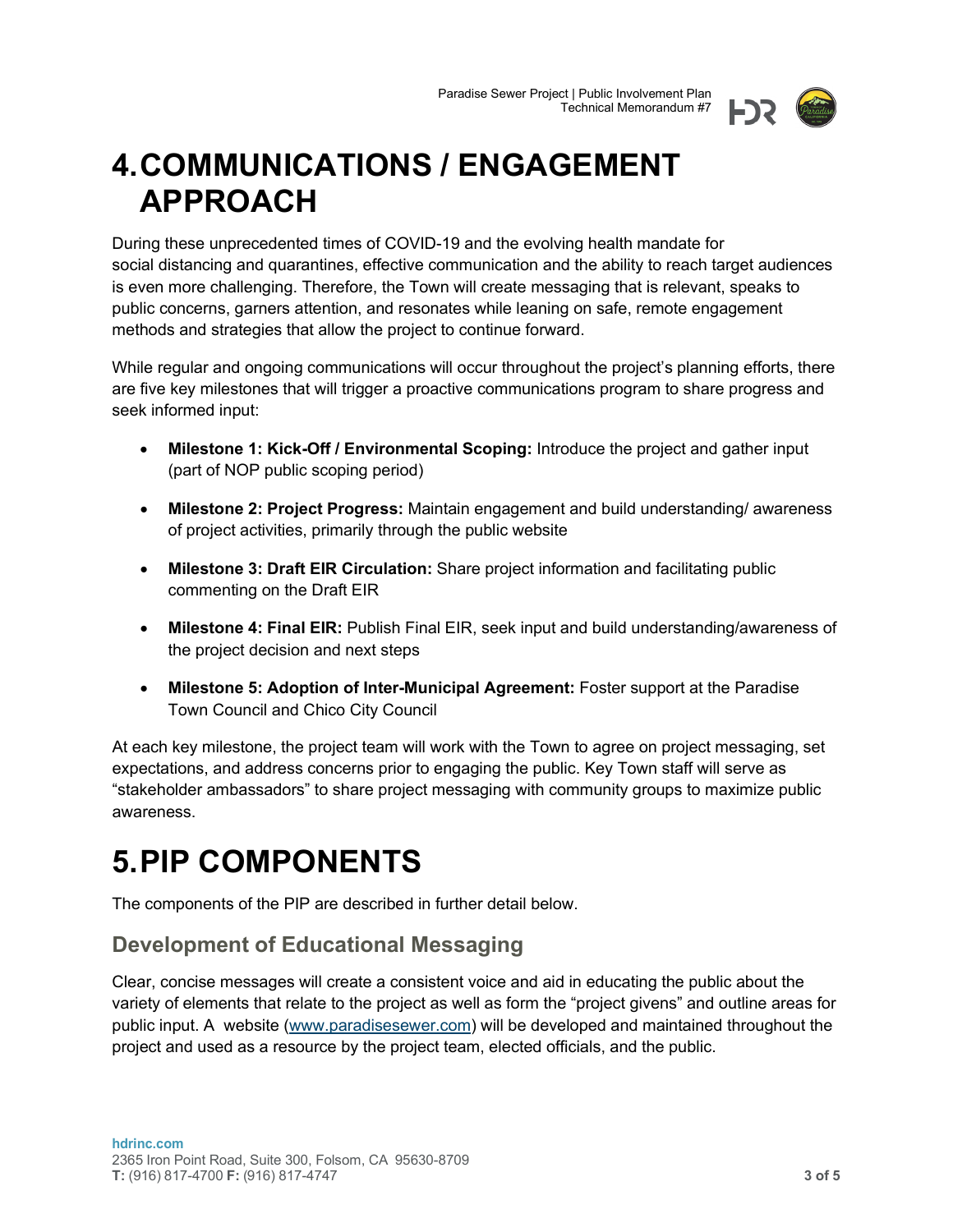

### **Collateral Materials**

While the primary communication tool will be the website, additional informational materials can be developed to educate and build awareness about the project. Such materials may include Frequently Asked Questions (FAQs), fact sheets, mailers, electronic noticing, presentations, display boards, comment cards, project maps/renderings, etc.

#### **Digital Media**

The following digital media can be employed:

- **Website:** Interactive and ADA compliant project-specific website to act as the main hub of information for project. Includes an identifiable URL [\(www.paradisesewer.com\)](http://www.paradisesewer.com/) for easy recognition and quick navigation for public engagement details and input submissions via online forms. Will also include a Virtual Room to facilitate review of the Project's Draft Environmental Impact Report (EIR).
- **On-line Public Meetings:** Public meetings may be held on-line to supplement or replace inperson meetings.

#### **Social Media**

The project team will leverage the Town's existing social platforms to share information.

### **Stakeholder and Public Engagement**

Public engagement is a foundational element within this PIP. Whether it is engagement with the project team, Advisory Committee, key stakeholders or the general public, there are a number of tools and tactics to be deployed that adhere to the current COVID-19 state of affairs for California residents. There are also additional strategies that address how to inform, educate and build awareness during formal public comment periods. See Table 1 for a summary of potential stakeholder and public engagement activities.

| <b>TOOL &amp; TACTIC</b><br><b>PURPOSE</b>   |                                                                                                                               | <b>ACTIVITY</b>                                                                                                   |
|----------------------------------------------|-------------------------------------------------------------------------------------------------------------------------------|-------------------------------------------------------------------------------------------------------------------|
| Project team<br>meetings                     | Ongoing<br>$\bullet$<br>coordination<br>Information sharing<br>$\bullet$<br>Decision making<br>$\bullet$<br>and documentation | <b>Promotion:</b><br>Telephone, e-mail, SharePoint                                                                |
| Partner<br>meetings<br>Advisory<br>Committee |                                                                                                                               | <b>Engagement:</b><br>Telephone and e-mail<br>Virtual meetings (e.g., Webex, Zoom,<br>٠<br>GoToMeetings)          |
| Presentations<br>to local groups<br>Other    | Proactively bring<br>$\bullet$<br>project to<br>stakeholders                                                                  | <b>Promotion:</b><br>Telephone, mailers,<br>e-blasts                                                              |
| stakeholder<br>collaboration                 |                                                                                                                               | <b>Engagement:</b><br>Telephone interviews<br>Webinars (e.g., Teams, Webex, Zoom)<br>Live meetings (when allowed) |

#### **Table 1. Summary of Potential Stakeholder and Public Engagement Activities**